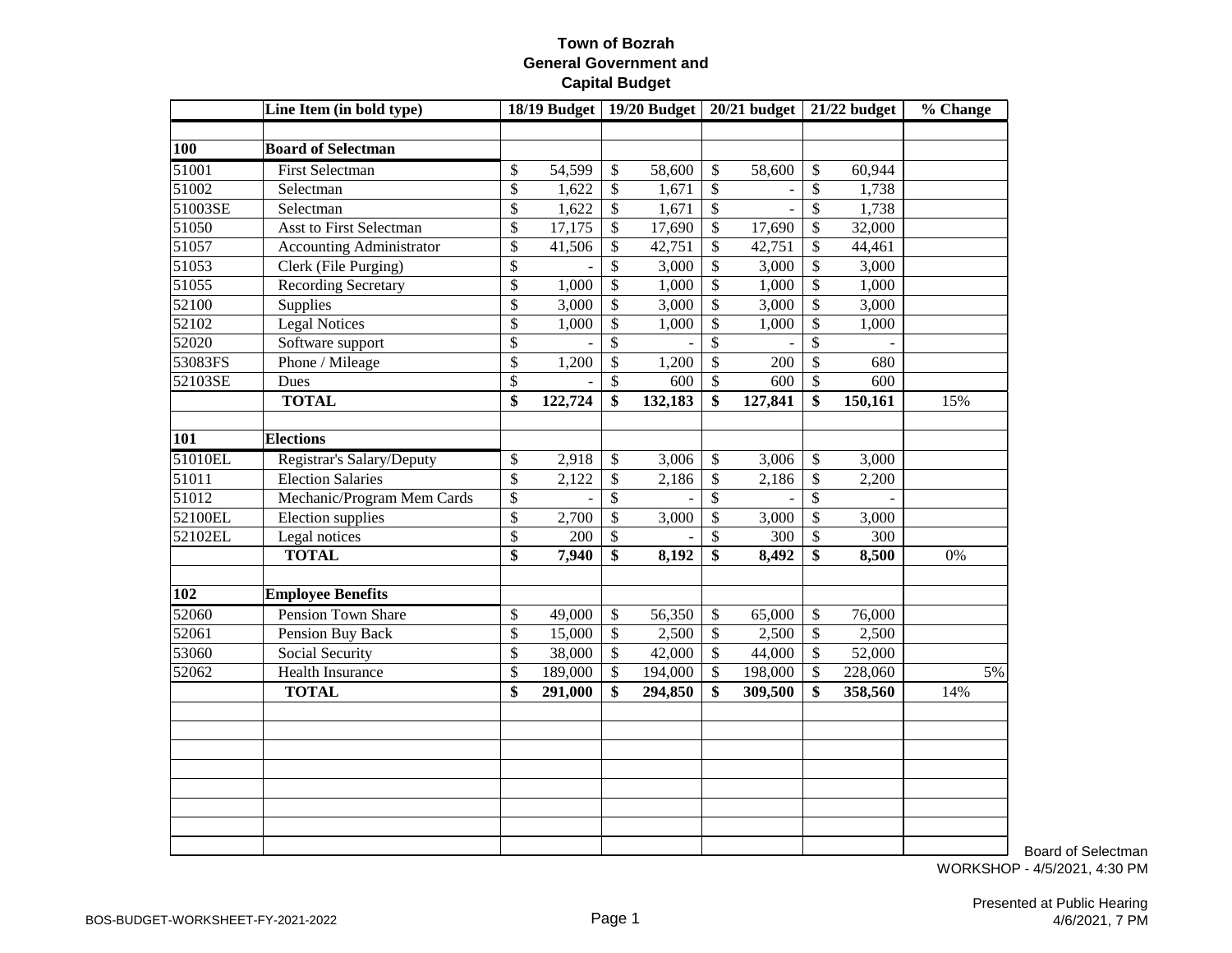|                 | Line Item (in bold type)           |                          |        |                           |                  |                           | 18/19 Budget   19/20 Budget   20/21 budget |                          | $21/22$ budget   | % Change |
|-----------------|------------------------------------|--------------------------|--------|---------------------------|------------------|---------------------------|--------------------------------------------|--------------------------|------------------|----------|
|                 |                                    |                          |        |                           |                  |                           |                                            |                          |                  |          |
| 103             | <b>Registrars</b>                  |                          |        |                           |                  |                           |                                            |                          |                  |          |
| 51010           | <b>Salaries</b>                    | \$                       | 6,350  | \$                        | 6,540            | \$                        | 6,540                                      | \$                       | 7,000            |          |
| 51013           | Canvas                             |                          |        |                           |                  | \$                        | 200                                        | $\mathcal{S}$            | 200              |          |
| 52100RG         | Supplies                           | \$                       | 100    | \$                        | 100              | $\mathcal{S}$             | 100                                        | \$                       | 250              |          |
| 52103           | Dues                               | \$                       | 150    | $\mathcal{S}$             | 150              | $\mathcal{S}$             | 150                                        | \$                       | 150              |          |
| 52105           | Mileage                            | \$                       | 300    | \$                        | 300              | $\boldsymbol{\mathsf{S}}$ | 300                                        | \$                       | 300              |          |
| 52109           | <b>Mandatory Training</b>          | \$                       | 440    | \$                        | 440              | $\mathcal{S}$             | 1,500                                      | \$                       | 700              |          |
| 52160           | Conferences                        | \$                       | 1,600  | \$                        | 1,600            | \$                        | 1,600                                      | \$                       | 1,600            |          |
|                 | <b>TOTAL</b>                       | \$                       | 8,940  | $\overline{\$}$           | 9,130            | \$                        | 10,390                                     | $\overline{\$}$          | 10,200           | $-2%$    |
|                 |                                    |                          |        |                           |                  |                           |                                            |                          |                  |          |
| 104             | <b>Town Clerk</b>                  |                          |        |                           |                  |                           |                                            |                          |                  |          |
| 51008           | <b>Town Clerk Salary</b>           | \$                       | 33,167 | \$                        | 34,163           | $\mathcal{S}$             | 34,163                                     | $\mathsf{\$}$            | 30,567           |          |
| 51052           | <b>Town Clerk Assistant Salary</b> | \$                       | 2,900  | \$                        | 5,200            | $\boldsymbol{\mathsf{S}}$ | 1,200                                      | \$                       | 3,600            |          |
| 52020TC         | Computer Support & Service         | \$                       | 2,000  | $\mathbb{S}$              | 2,000            | \$                        | 1,000                                      | $\mathbb{S}$             | 1,000            |          |
| 52021TC         | Software Lease (dir cap/imas)      | \$                       | 4,800  | $\boldsymbol{\mathsf{S}}$ | 4,800            | $\mathcal{S}$             | 5,200                                      | \$                       | 5,200            |          |
| 52100TC         | <b>Supplies/Dollar Accout</b>      | \$                       | 3,000  | \$                        | 1,000            | $\mathcal{S}$             | 1,000                                      | $\mathsf{\$}$            | 1,000            |          |
| 52102TC         | <b>Legal Notices</b>               | \$                       | 1,500  | \$                        | 1,500            | $\mathcal{S}$             | 1,750                                      | $\mathbb{S}$             | 1,750            |          |
| 52103TC         | Dues/Continuing Ed                 | \$                       | 650    | \$                        | 650              | $\mathcal{S}$             | 650                                        | \$                       | 650              |          |
| 52105TC         | Mileage/Conferences                | \$                       | 450    | \$                        | 450              | $\mathcal{S}$             | 450                                        | \$                       | 450              |          |
| 53032           | Micro Film                         | \$                       | 2,000  | \$                        | 1,000            | $\boldsymbol{\mathsf{S}}$ | 1,000                                      | \$                       | 1,000            |          |
| 53033           | Re-Do Land Records                 | \$                       | 1,000  | \$                        | 1,000            | $\overline{\mathcal{S}}$  | 1,000                                      | $\overline{\mathcal{S}}$ | 1,000            |          |
| 53034           | <b>Re-Do Minutes Books</b>         | $\overline{\mathcal{S}}$ | 500    | \$                        | 500              | $\mathcal{S}$             | 500                                        | \$                       | 700              |          |
| 53035           | <b>Vital Statistics</b>            | \$                       | 1,000  | \$                        | $\overline{500}$ | $\mathcal{S}$             | $\overline{500}$                           | \$                       | $\overline{500}$ |          |
| 53036           | State Fees & Licenses              | \$                       | 26,000 | \$                        | 26,000           | $\mathcal{S}$             | 26,000                                     | $\mathsf{\$}$            | 26,000           |          |
| 53039           | Records Preservation Grant         | \$                       | 4,500  | \$                        | 4,500            | $\overline{\mathcal{S}}$  | 4,500                                      | \$                       | 4,500            |          |
|                 | <b>TOTAL</b>                       | \$                       | 83,467 | \$                        | 83,263           | \$                        | 78,913                                     | \$                       | 77,917           | $-1%$    |
|                 |                                    |                          |        |                           |                  |                           |                                            |                          |                  |          |
| 10 <sub>5</sub> | <b>Board of Finance</b>            |                          |        |                           |                  |                           |                                            |                          |                  |          |
| 51055BF         | Secretary                          | \$                       | 350    | \$                        | 350              | \$                        | 350                                        | \$                       | 350              |          |
| 52100BF         | Supplies                           | \$                       |        | $\mathbb{S}$              | -                | $\overline{\mathcal{S}}$  | $\overline{\phantom{a}}$                   | \$                       |                  |          |
| 52102BF         | Legal notices                      | $\overline{\$}$          | 100    | $\boldsymbol{\mathsf{S}}$ |                  | $\overline{\$}$           |                                            | \$                       |                  |          |
|                 | <b>TOTAL</b>                       | \$                       | 450    | \$                        | 350              | \$                        | 350                                        | \$                       | 350              | 0%       |
|                 |                                    |                          |        |                           |                  |                           |                                            |                          |                  |          |
|                 |                                    |                          |        |                           |                  |                           |                                            |                          |                  |          |
|                 |                                    |                          |        |                           |                  |                           |                                            |                          |                  |          |
|                 |                                    |                          |        |                           |                  |                           |                                            |                          |                  |          |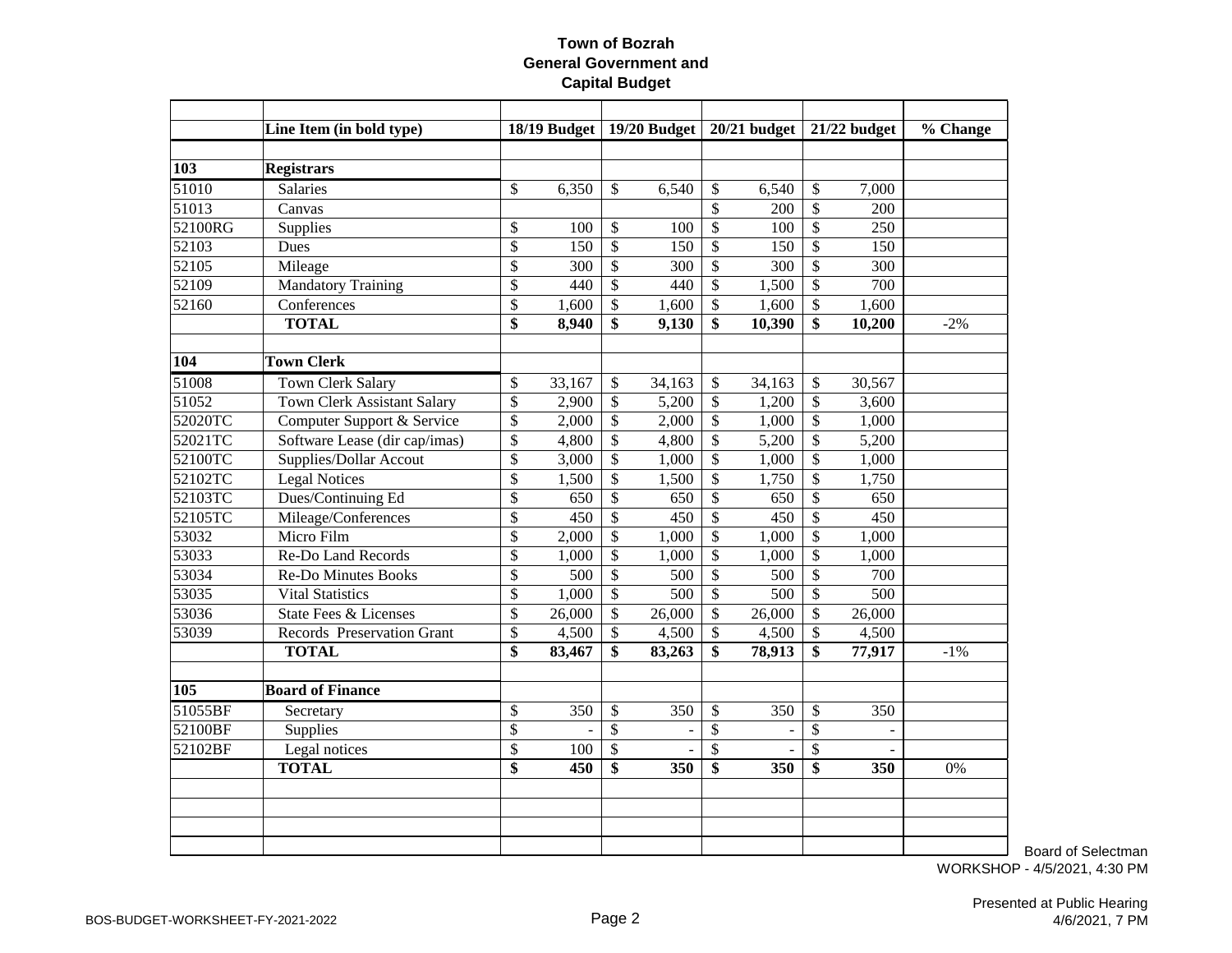|         | Line Item (in bold type)           |                 | 18/19 Budget |                           | 19/20 Budget     |                          | $20/21$ budget |                 | 21/22 budget | % Change |
|---------|------------------------------------|-----------------|--------------|---------------------------|------------------|--------------------------|----------------|-----------------|--------------|----------|
|         |                                    |                 |              |                           |                  |                          |                |                 |              |          |
| 106     | <b>Assessor's Office</b>           |                 |              |                           |                  |                          |                |                 |              |          |
| 51003   | <b>Assessor Salary</b>             | \$              | 15,685       | \$                        | 16,156           | \$                       | 16,156         | $\mathcal{S}$   | 29,777       |          |
| 51004   | <b>Assessor Clerk Salary</b>       | \$              | 22,161       | \$                        | 24,588           | \$                       | 24,588         | $\mathcal{S}$   | 10,000       |          |
| 51054AS | Training                           | \$              |              | \$                        |                  | $\mathcal{S}$            |                | $\mathcal{S}$   |              |          |
| 52020AS | <b>Computer Service (Quality)</b>  | \$              | 5,000        | \$                        | 5,000            | \$                       | 4,750          | \$              | 6,300        |          |
| 52022AS | <b>Software Support RMS</b>        | \$              | 2,400        | \$                        | 2,400            | \$                       | 7,200          | $\mathcal{S}$   | 7,200        |          |
| 52024AS | Printing Invoices & Other          | \$              | 1,000        | \$                        | 1,000            | \$                       | 1,200          | $\mathcal{S}$   | 1,200        |          |
| 52025   | <b>Re-valuation Account</b>        | $\overline{\$}$ |              | \$                        |                  | \$                       |                | \$              |              |          |
| 52025AS | <b>Increase Notices</b>            | \$              | 200          | \$                        | 200              | $\overline{\mathcal{S}}$ | 200            | $\mathcal{S}$   | 200          |          |
| 52027   | Re-Val P P/Prop Map Up-Date        | $\overline{\$}$ | 1,200        | $\overline{\$}$           | 1,200            | $\overline{\$}$          | 1,200          | $\overline{\$}$ | 1,200        |          |
| 52100AS | Supplies                           | \$              | 800          | \$                        | 800              | \$                       | 800            | \$              | 800          |          |
| 52102AS | Legal Notice                       | \$              | 200          | \$                        |                  | $\overline{\mathcal{S}}$ |                | $\overline{\$}$ |              |          |
| 52104   | <b>Books &amp; Subscriptions</b>   | \$              | 300          | \$                        | 300              | \$                       | 300            | $\mathcal{S}$   | 300          |          |
| 52105AS | Mileage/Training                   | \$              | 450          | $\boldsymbol{\mathsf{S}}$ | 450              | \$                       | 450            | \$              | 450          |          |
|         | <b>TOTAL</b>                       | \$              | 49,396       | \$                        | 52,094           | \$                       | 56,844         | $\mathbf{\$}$   | 57,427       | 1%       |
|         |                                    |                 |              |                           |                  |                          |                |                 |              |          |
| 107     | <b>Assesment Appeals</b>           |                 |              |                           |                  |                          |                |                 |              |          |
| 51005   | <b>Board of Assessment Appeals</b> | \$              | 100          | \$                        | 100              | \$                       | 100            | \$              | 100          |          |
| 52100AA | Supplies                           | \$              | 50           | \$                        | 50               | \$                       | 50             | \$              | 50           |          |
|         | <b>Total</b>                       | \$              | 150          | $\overline{\$}$           | $\overline{150}$ | $\overline{\$}$          | 150            | $\overline{\$}$ | 150          | 0%       |
|         |                                    |                 |              |                           |                  |                          |                |                 |              |          |
| 108     | <b>Tax Collector</b>               |                 |              |                           |                  |                          |                |                 |              |          |
| 51006   | <b>Tax Collector Salary</b>        | \$              | 27,767       | $\boldsymbol{\mathsf{S}}$ | 28,600           | \$                       | 28,600         | \$              | 29,744       |          |
| 51052TX | <b>Tax Collector Assist Salary</b> | \$              | 1,500        | \$                        | 1,500            | $\mathcal{S}$            | 1,200          | $\mathcal{S}$   | 3,600        |          |
| 52020TX | Computer Support & Service         | \$              | 7,000        | \$                        | 7,000            | $\mathcal{S}$            | 3,500          | \$              | 4,520        |          |
| 52024TX | Printing Invoices & Others         | \$              | 3,000        | \$                        | 3,000            | $\mathcal{S}$            | 2,000          | $\mathcal{S}$   | 3,500        |          |
| 52100TX | Supplies                           | \$              | 600          | \$                        | 600              | \$                       | 600            | \$              | 1,000        |          |
| 52102TX | Legal Notice                       | \$              | 1,500        | \$                        | 1,500            | \$                       | 500            | \$              | 500          |          |
| 52103TX | Dues                               | \$              | 200          | \$                        | 200              | \$                       | 200            | $\mathcal{S}$   | 200          |          |
| 52105TX | Mileage                            | $\overline{\$}$ | 200          | \$                        | 200              | \$                       | 300            | $\mathcal{S}$   | 300          |          |
| 54001   | Rate Book                          | \$              | 600          | \$                        | 600              | \$                       | 600            | \$              | 600          |          |
| 54002   | Web Hosting QDS                    | \$              | 600          | \$                        | 600              | \$                       | 625            | \$              | 625          |          |
|         | <b>TOTAL</b>                       | \$              | 42,967       | \$                        | 43,800           | \$                       | 38,125         | \$              | 44,589       | 14%      |
|         |                                    |                 |              |                           |                  |                          |                |                 |              |          |
|         |                                    |                 |              |                           |                  |                          |                |                 |              |          |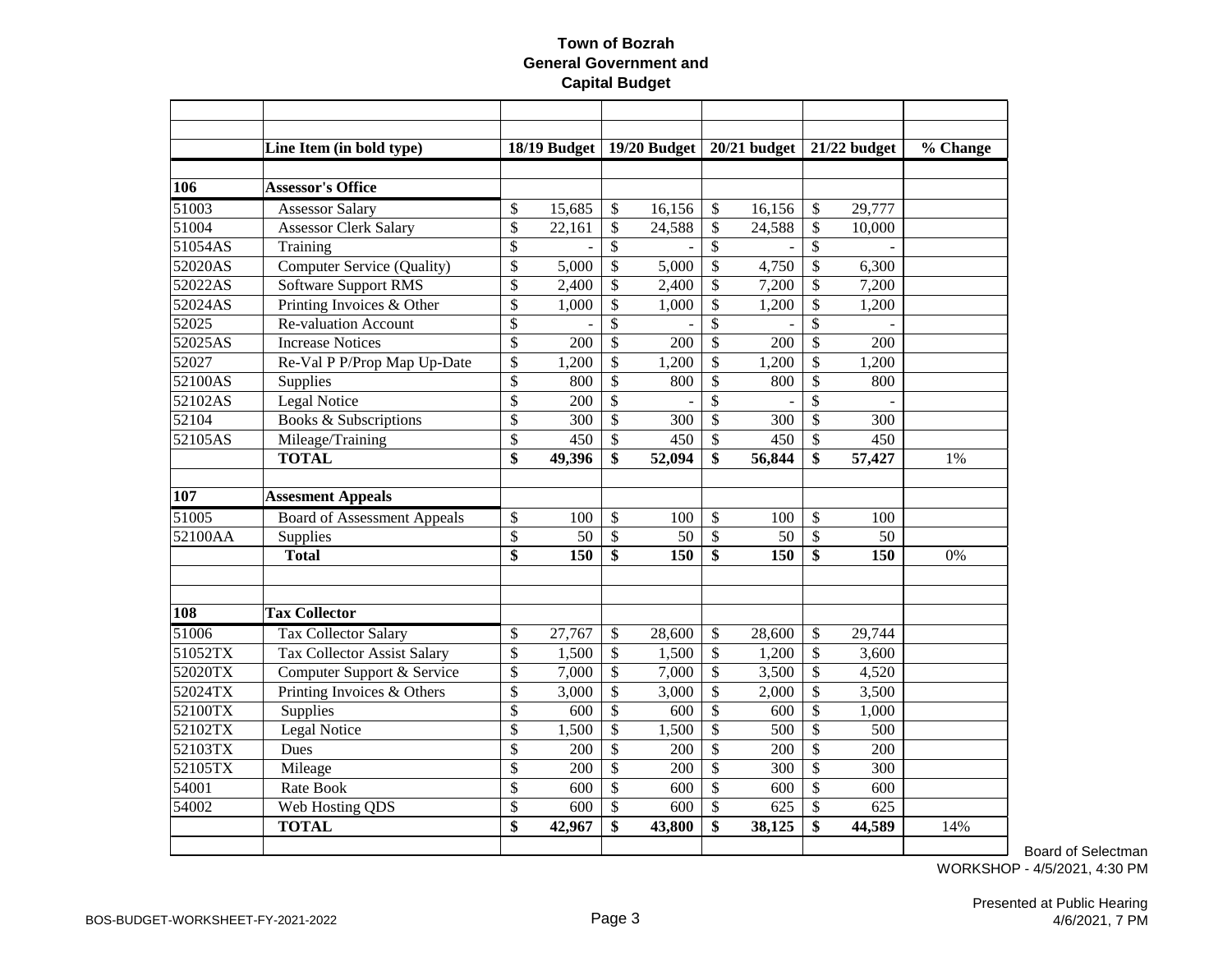|         | Line Item (in bold type)         |                          | 18/19 Budget |                 | 19/20 Budget |                          | $20/21$ budget |                    | 21/22 budget | % Change |
|---------|----------------------------------|--------------------------|--------------|-----------------|--------------|--------------------------|----------------|--------------------|--------------|----------|
| 109     | <b>Legal Fees - Town Counsel</b> |                          |              |                 |              |                          |                |                    |              |          |
| 52001   | Conway & Londregan               | \$                       | 10,000       | $\mathcal{S}$   | 10,000       | $\mathcal{S}$            | 12,000         | \$                 | 15,000       |          |
|         | Data Center Consultant           |                          |              |                 |              |                          |                | $\mathbf{\hat{S}}$ | 25,000       |          |
|         | Shipman & Goodwin                |                          |              |                 |              |                          |                |                    |              |          |
| 109     | Cohen & Wolf (Clearview)         | $\$$                     |              |                 |              |                          |                |                    |              |          |
|         | <b>TOTAL</b>                     | \$                       | 10,000       | \$              | 10,000       | \$                       | 12,000         | \$                 | 40,000       | 70%      |
| 110     | <b>Treasurer</b>                 |                          |              |                 |              |                          |                |                    |              |          |
| 51007   | <b>Treasurer Salary</b>          | \$                       | 7,259        | \$              | 7,477        | $\mathcal{S}$            | 7,477          | \$                 | 7,776        |          |
| 52100TR | Supplies                         | $\overline{\mathcal{S}}$ | 100          | $\mathcal{S}$   | 100          | $\overline{\mathcal{S}}$ | 100            | \$                 | 100          |          |
|         | <b>TOTAL</b>                     | $\overline{\$}$          | 7,359        | $\overline{\$}$ | 7,577        | $\overline{\$}$          | 7,577          | \$                 | 7,876        | 4%       |
| 111     | <b>Probate Court</b>             |                          |              |                 |              |                          |                |                    |              |          |
| 52075   | Probate Court Appropriation      | \$                       | 2,100        | $\mathcal{S}$   | 2,100        | $\mathcal{S}$            | 2,100          | \$                 | 2,100        |          |
|         | <b>TOTAL</b>                     | \$                       | 2,100        | \$              | 2,100        | \$                       | 2,100          | \$                 | 2,100        | 0%       |
|         |                                  |                          |              |                 |              |                          |                |                    |              |          |
| 112     | <b>Auditor</b>                   |                          |              |                 |              |                          |                |                    |              |          |
| 52002   | Fees                             | \$                       | 21,500       | $\mathcal{S}$   | 21,500       | $\mathcal{S}$            | 24,000         | $\mathbb{S}$       | 38,000       |          |
| 52012   | Fields Services(pre-audit)       | \$                       | 2,600        | $\mathcal{S}$   | 2,600        | $\mathcal{S}$            | 3,500          |                    |              |          |
|         | <b>TOTAL</b>                     | \$                       | 24,100       | \$              | 24,100       | \$                       | 27,500         | \$                 | 38,000       | 28%      |
| 113     | <b>Office Equipment</b>          |                          |              |                 |              |                          |                |                    |              |          |
| 52024   | <b>Copier Lease</b>              | \$                       | 4,100        | \$              | 4,100        | $\mathcal{S}$            | 4,100          | \$                 | 4,100        |          |
| 52107   | Paper                            | \$                       | 600          | \$              | 600          | \$                       | 600            | \$                 | 600          |          |
| 53008   | Fax Supplies                     | \$                       |              | $\mathbb{S}$    |              | $\mathcal{S}$            |                | $\mathbb{S}$       |              |          |
| 53009   | Postage Meter Lease              | \$                       | 1,000        | $\mathcal{S}$   | 1,000        | $\mathcal{S}$            | 1,200          | \$                 | 1,200        |          |
| 52101   | Postage                          | \$                       | 3,600        | $\mathcal{S}$   | 3,600        | $\mathcal{S}$            | 3,600          | $\mathsf{\$}$      | 3,600        |          |
| 52100OE | <b>Office Supplies</b>           | \$                       | 1,200        | $\mathcal{S}$   | 1,200        | $\mathcal{S}$            | 1,200          | \$                 | 1,200        |          |
| 53013   | <b>IT Support</b>                | \$                       | 13,680       | \$              | 13,760       | $\mathcal{S}$            | 13,760         | \$                 | 13,760       |          |
| 52021   | <b>Equipment Lease</b>           | \$                       |              |                 |              |                          |                |                    |              |          |
|         | <b>TOTAL</b>                     | \$                       | 24,180       | \$              | 24,260       | \$                       | 24,460         | \$                 | 24,460       | 0%       |
|         |                                  |                          |              |                 |              |                          |                |                    |              |          |
|         |                                  |                          |              |                 |              |                          |                |                    |              |          |
|         |                                  |                          |              |                 |              |                          |                |                    |              |          |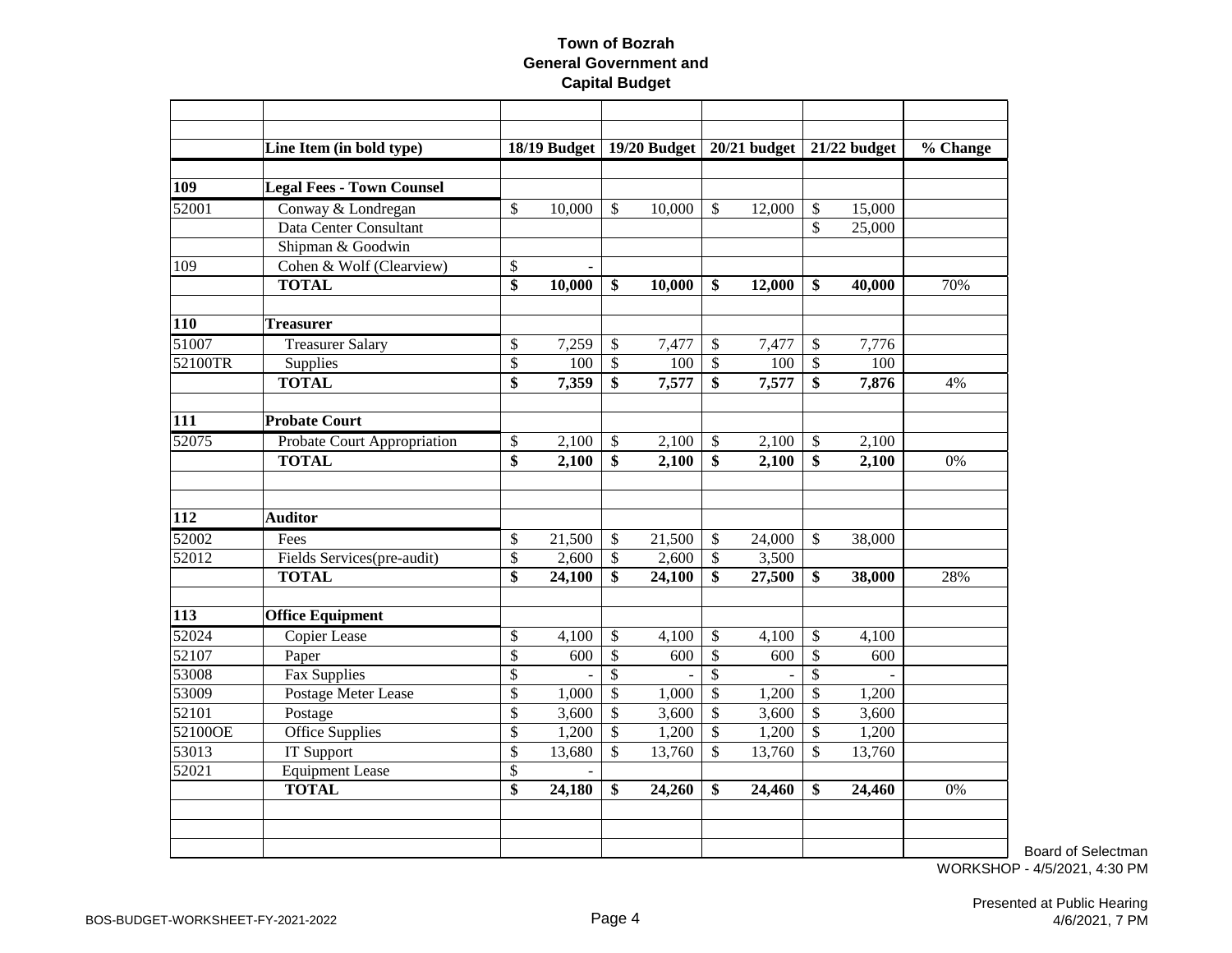|                      | Line Item (in bold type)               |                 | 18/19 Budget |                           | 19/20 Budget |                           | $20/21$ budget |                           | 21/22 budget | % Change |
|----------------------|----------------------------------------|-----------------|--------------|---------------------------|--------------|---------------------------|----------------|---------------------------|--------------|----------|
|                      |                                        |                 |              |                           |              |                           |                |                           |              |          |
|                      |                                        |                 |              |                           |              |                           |                |                           |              |          |
| 114                  | <b>Town Hall Operations</b>            |                 |              |                           |              |                           |                |                           |              |          |
| 52005                | Fuel oil                               | \$              | 3,000        | \$                        | 3,000        | \$                        | 3,000          | \$                        | 3,000        |          |
| 52006                | Water                                  | \$              | 275          | \$                        | 300          | $\boldsymbol{\mathsf{S}}$ | 300            | $\boldsymbol{\mathsf{S}}$ | 300          |          |
| 52007                | Electric                               | \$              | 8,950        | \$                        | 12,200       | \$                        | 12,200         | \$                        | 12,688       |          |
| 52008                | Telephone/Internet                     | \$              | 3,700        | \$                        | 5,200        | \$                        | 5,500          | $\mathcal{S}$             | 5,500        |          |
| 52009                | <b>Alarm Mon/Elevator Service</b>      | $\overline{\$}$ | 4,200        | $\overline{\$}$           | 6,200        | $\boldsymbol{\mathsf{S}}$ | 6,200          | $\overline{\mathcal{S}}$  | 6,200        |          |
| 52010                | Trash                                  | \$              | 450          | \$                        | 450          | \$                        |                | \$                        |              |          |
| 52100TH              | Supplies                               | \$              | 3,500        | \$                        | 2,750        | \$                        | 2,750          | $\mathcal{S}$             | 3,000        |          |
| 53016                | <b>Building Maintenance</b>            | \$              | 8,500        | \$                        | 6,500        | $\mathcal{S}$             | 6,500          | \$                        | 6,500        |          |
| 53021                | Custodial person                       | \$              | 4,300        | \$                        | 4,300        | \$                        | 4,300          | \$                        | 4,300        |          |
|                      | <b>TOTAL</b>                           | \$              | 36,875       | \$                        | 40,900       | \$                        | 40,750         | \$                        | 41,488       | 2%       |
|                      |                                        |                 |              |                           |              |                           |                |                           |              |          |
| 115                  | <b>Building Official</b>               |                 |              |                           |              |                           |                |                           |              |          |
| 51033                | Salary                                 | \$              | 13,500       | \$                        | 13,905       | \$                        | 13,905         | \$                        | 14,461       |          |
| 51034                | <b>Building Official Support Staff</b> | \$              | 5,000        | $\boldsymbol{\mathsf{S}}$ | 2,500        | \$                        |                | \$                        |              |          |
| 52161                | Education                              | \$              | 400          | $\boldsymbol{\mathsf{S}}$ | 400          | \$                        | 400            | $\boldsymbol{\mathsf{S}}$ | 400          |          |
| 52100BO              | Supplies                               | $\overline{\$}$ | 800          | $\overline{\$}$           | 800          | $\overline{\$}$           | 500            | $\overline{\$}$           | 1,300        |          |
|                      | <b>TOTAL</b>                           | \$              | 19,700       | \$                        | 17,605       | \$                        | 14,805         | $\overline{\$}$           | 16,161       | 8%       |
|                      |                                        |                 |              |                           |              |                           |                |                           |              |          |
|                      |                                        |                 |              |                           |              |                           |                |                           |              |          |
|                      |                                        |                 |              |                           |              |                           |                |                           |              |          |
| 116                  | <b>Planning and Zoning</b>             |                 |              |                           |              |                           |                |                           |              |          |
| 51036                | <b>ZEO</b>                             | \$              | 3,000        | $\boldsymbol{\mathsf{S}}$ | 3,090        | \$                        | 12,500         | $\mathcal{S}$             | 12,500       |          |
| 51055PZ              | R/T Secretary                          | \$              | 600          | $\boldsymbol{\mathsf{S}}$ | 100          | $\boldsymbol{\mathsf{S}}$ | 100            | \$                        | 100          |          |
| 52043                | <b>SECCOG Planner</b>                  | \$              | 14,000       | \$                        | 15,000       | \$                        | 15,000         | \$                        | 15,000       |          |
| 52102PZ              | <b>Legal Notice</b>                    | \$              | 800          | \$                        | 1,300        | \$                        | 1,300          | \$                        | 1,300        |          |
| 52100PZ              | Supplies                               |                 |              |                           |              |                           |                |                           |              |          |
|                      | <b>TOTAL</b>                           | \$              | 18,400       | \$                        | 19,490       | \$                        | 28,900         | \$                        | 28,900       | 0%       |
|                      |                                        |                 |              |                           |              |                           |                |                           |              |          |
| 117                  | <b>ZBA</b>                             |                 |              |                           |              |                           |                |                           |              |          |
| 52102ZB              | <b>Legal Notices</b>                   | \$              | 1,000        | \$                        | 1,000        | \$                        | 1,000          | \$                        | 1,000        |          |
| $\overline{51}056ZB$ | <b>Recording Secretary</b>             | \$              | 100          | $\overline{\$}$           | 100          | $\overline{\$}$           | 100            | $\boldsymbol{\mathsf{S}}$ | 100          |          |
|                      | <b>TOTAL</b>                           | \$              | 1,100        | \$                        | 1,100        | \$                        | 1,100          | \$                        | 1,100        | 0%       |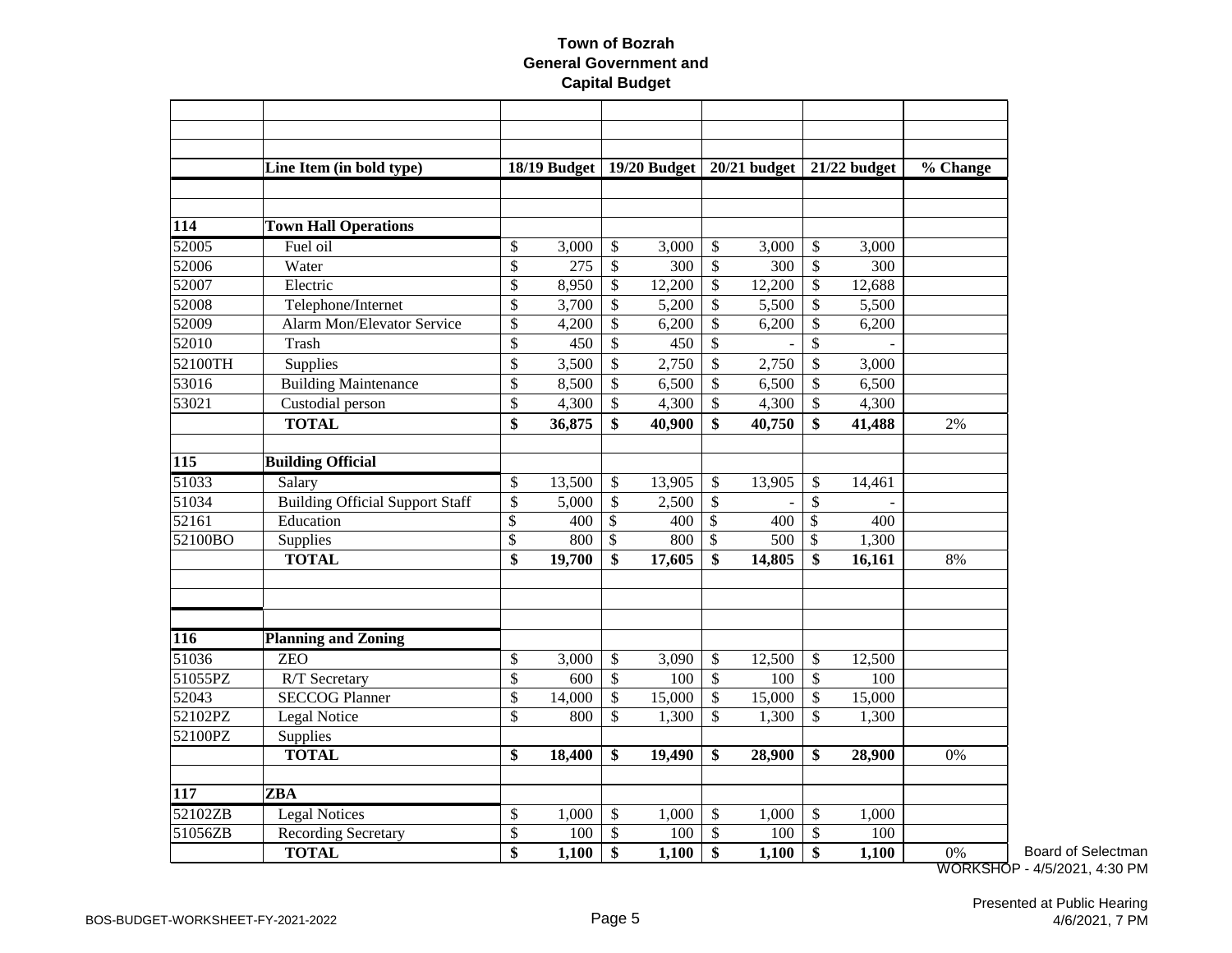|            | Line Item (in bold type)       |                 |         |                           | 18/19 Budget   19/20 Budget |                           | $20/21$ budget |                          | 21/22 budget | % Change |
|------------|--------------------------------|-----------------|---------|---------------------------|-----------------------------|---------------------------|----------------|--------------------------|--------------|----------|
|            |                                |                 |         |                           |                             |                           |                |                          |              |          |
| 118        | <b>IWCC</b>                    |                 |         |                           |                             |                           |                |                          |              |          |
| 51037      | <b>Wetlands Enforcement</b>    | \$              | 3,000   | \$                        | 3,090                       | $\mathcal{S}$             | 12,500         | \$                       | 12,500       |          |
| 51055IW    | <b>Recording Secretary</b>     | \$              | 800     | \$                        | 800                         | \$                        | 800            | \$                       | 800          |          |
| 52043IW    | <b>SECOG Planner</b>           | \$              | 10,000  | \$                        | 12,000                      | \$                        | 12,500         | \$                       | 12,500       |          |
| 52102IW    | <b>Legal Notices</b>           | $\overline{\$}$ | 1,000   | \$                        | 1,000                       | \$                        | 1,000          | $\overline{\$}$          | 1,000        |          |
|            | <b>TOTAL</b>                   | \$              | 14,800  | \$                        | 16,890                      | \$                        | 26,800         | \$                       | 26,800       | 0%       |
| <b>119</b> | <b>Miscellaneous</b>           |                 |         |                           |                             |                           |                |                          |              |          |
| 52003      | Engineering                    | \$              | 7,500   | \$                        | 7,500                       | \$                        | 10,000         | $\mathsf{\$}$            | 15,000       |          |
| 52050      | Insurance & Bonds              | \$              | 47,000  | $\mathbb{S}$              | 47,000                      | \$                        | 51,500         | $\mathsf{\$}$            | 51,500       |          |
| 53072      | <b>Uncas Health District</b>   | \$              | 17,500  | \$                        | 17,500                      | \$                        | 17,500         | $\mathcal{S}$            | 17,500       |          |
| 53090      | <b>Sewer Additional Approp</b> | \$              |         | \$                        |                             | $\mathcal{S}$             |                | \$                       |              |          |
|            | <b>TOTAL</b>                   | \$              | 72,000  | \$                        | 72,000                      | \$                        | 79,000         | \$                       | 84,000       | 6%       |
| 120        | <b>Fire Department</b>         |                 |         |                           |                             |                           |                |                          |              |          |
| 53024      | FD Service Contract            | \$              | 125,000 | \$                        | 125,000                     | \$                        | 125,000        | \$                       | 125,000      |          |
| 53023      | Fire Fighter / EMT             | \$              | 30,600  | $\boldsymbol{\mathsf{S}}$ | 80,000                      | \$                        | 80,000         | \$                       | 80,000       |          |
|            | <b>TOTAL</b>                   | \$              | 155,600 | \$                        | 205,000                     | \$                        | 205,000        | \$                       | 205,000      | 0%       |
|            |                                |                 |         |                           |                             |                           |                |                          |              |          |
|            |                                |                 |         |                           |                             |                           |                |                          |              |          |
| 121        | <b>Fire Marshal</b>            |                 |         |                           |                             |                           |                |                          |              |          |
| 51035      | Salary                         | \$              | 9,549   | \$                        | 9,835                       | $\mathcal{S}$             | 9,835          | \$                       | 10,229       |          |
| 52100FM    | Supplies & Training            | \$              | 1,500   | $\boldsymbol{\mathsf{S}}$ | 1,500                       | $\boldsymbol{\mathsf{S}}$ | 1,500          | $\mathcal{S}$            | 1,500        |          |
| 52105FM    | <b>National Fire Code</b>      | \$              | 1,500   | $\boldsymbol{\mathsf{S}}$ | 1,500                       | $\mathcal{S}$             | 1,500          | $\overline{\$}$          | 1,500        |          |
| 53083      | PhoneInternet (Chief/Marshal)  | \$              | 1,100   | \$                        | 600                         | \$                        | 500            | \$                       | 480          | 480      |
| 51022FM    | Fire Inspectors                | \$              | 2,500   | \$                        | 2,500                       | \$                        | 200            | \$                       | 200          |          |
| 52106      | <b>Emergency Management</b>    | $\overline{\$}$ | 50      | $\boldsymbol{\mathsf{S}}$ | 50                          | $\mathcal{S}$             | 50             | \$                       | 50           |          |
|            | <b>TOTAL</b>                   | \$              | 16,199  | \$                        | 15,985                      | \$                        | 13,585         | \$                       | 13,959       | 3%       |
| 122        | <b>Public Safety</b>           |                 |         |                           |                             |                           |                |                          |              |          |
| 52041      | Dispatch                       | \$              | 6,000   | \$                        | 6,000                       | $\mathcal{S}$             | 6,000          | \$                       | 6,691        |          |
| 52049      | <b>AED Supplies</b>            |                 |         | $\overline{\mathbb{S}}$   | 1,600                       | $\overline{\mathcal{S}}$  | 1,600          | $\overline{\mathcal{S}}$ | 1,600        |          |
|            | <b>TOTAL</b>                   | \$              | 6,000   | \$                        | 7,600                       | \$                        | 7,600          | $\overline{\$}$          | 8,291        | 8%       |
|            |                                |                 |         |                           |                             |                           |                |                          |              |          |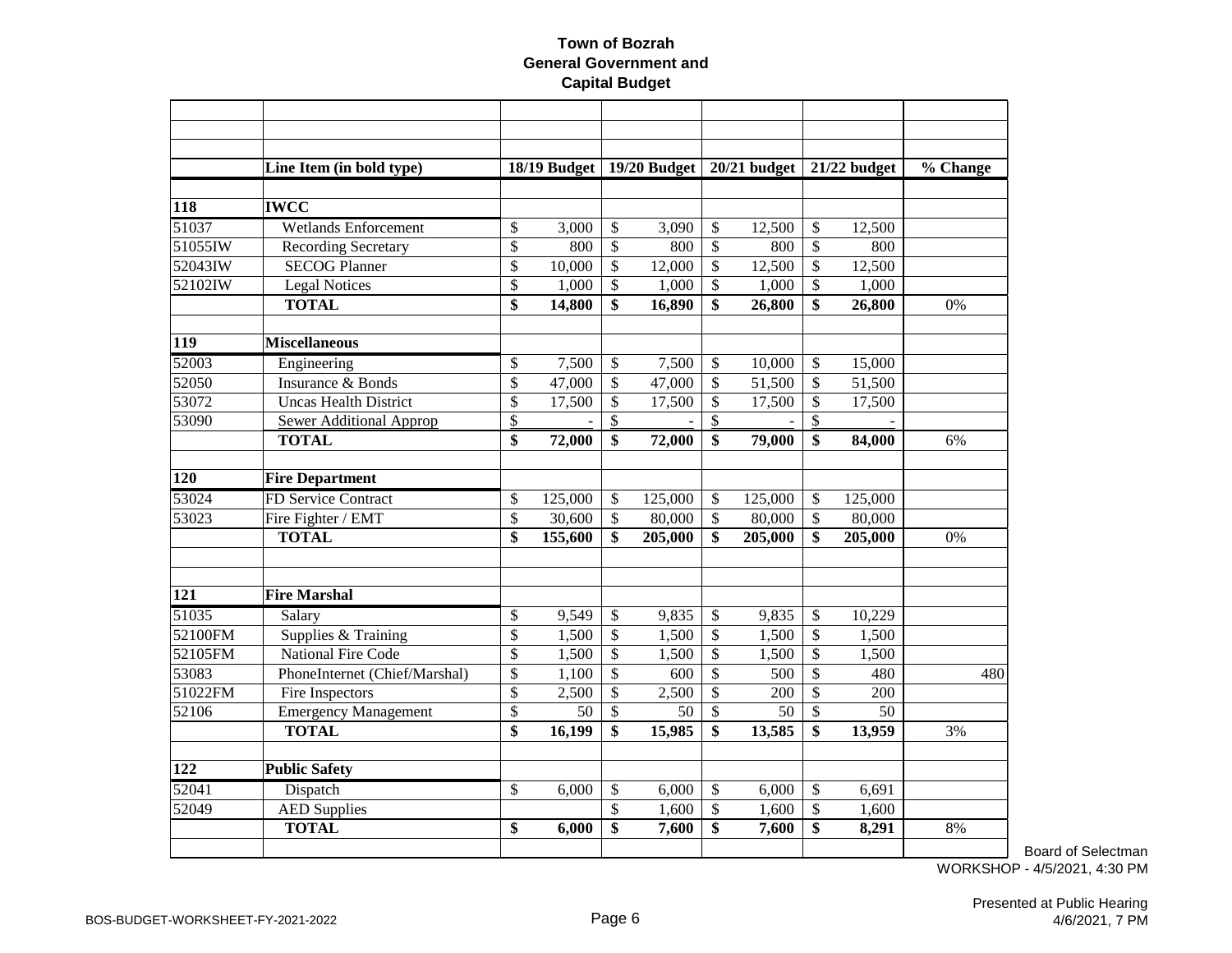|         | Line Item (in bold type)           |                          | 18/19 Budget   19/20 Budget   20/21 budget |                           |        |                           |        |                           | 21/22 budget | % Change |
|---------|------------------------------------|--------------------------|--------------------------------------------|---------------------------|--------|---------------------------|--------|---------------------------|--------------|----------|
|         |                                    |                          |                                            |                           |        |                           |        |                           |              |          |
|         |                                    |                          |                                            |                           |        |                           |        |                           |              |          |
|         |                                    |                          |                                            |                           |        |                           |        |                           |              |          |
| 125     | <b>Animal Control</b>              |                          |                                            |                           |        |                           |        |                           |              |          |
| 52047   | Animal Control Mun. Approp.        | \$                       | 8,600                                      | $\boldsymbol{\mathsf{S}}$ | 8,600  | $\boldsymbol{\mathsf{S}}$ | 8,600  | \$                        | 8,600        |          |
|         | <b>TOTAL</b>                       | $\overline{\$}$          | 8,600                                      | $\overline{\$}$           | 8,600  | \$                        | 8,600  | $\overline{\$}$           | 8,600        | 0%       |
|         |                                    |                          |                                            |                           |        |                           |        |                           |              |          |
|         |                                    |                          |                                            |                           |        |                           |        |                           |              |          |
| 127     | <b>Maples Farm Park</b>            |                          |                                            |                           |        |                           |        |                           |              |          |
| 52007MF | Electric                           | \$                       | 2,600                                      | $\boldsymbol{\mathsf{S}}$ | 2,600  | $\boldsymbol{\mathsf{S}}$ | 1,600  | \$                        | 1,900        |          |
| 52005   | Oil                                | $\overline{\mathcal{S}}$ | 2,300                                      | $\overline{\mathcal{S}}$  | 2,300  | $\mathcal{S}$             | 2,300  | $\overline{\mathcal{S}}$  | 2,600        |          |
| 52008MF | Telephone/Internet                 | \$                       | 1,800                                      | $\boldsymbol{\mathsf{S}}$ | 1,800  | $\sqrt{3}$                | 1,900  | $\boldsymbol{\mathsf{S}}$ | 1,900        |          |
| 53016MF | Gen Maint & Material               | \$                       | 6,800                                      | $\overline{\mathcal{S}}$  | 6,800  | \$                        | 6,800  | \$                        | 6,800        |          |
| 53190MF | Portable Toilet                    | \$                       | 1,600                                      | \$                        | 1,600  | \$                        | 1,600  | \$                        | 1,600        |          |
| 52100   | Supplies                           | \$                       | 1,500                                      | $\boldsymbol{\mathsf{S}}$ | 1,200  | \$                        | 600    | \$                        | 1,200        |          |
| 53021   | Cleaning/Exterminator              | \$                       | 2,400                                      | \$                        | 2,400  | $\boldsymbol{\mathsf{S}}$ | 1,200  | \$                        | 1,200        |          |
| 52009   | Alarm                              | \$                       | 650                                        | $\boldsymbol{\mathsf{S}}$ | 650    | $\boldsymbol{\mathsf{S}}$ | 650    | $\boldsymbol{\mathsf{S}}$ | 650          |          |
|         | <b>TOTAL</b>                       | $\overline{\$}$          | 19,650                                     | \$                        | 19,350 | $\overline{\$}$           | 16,650 | $\overline{\$}$           | 17,850       | 7%       |
|         |                                    |                          |                                            |                           |        |                           |        |                           |              |          |
|         |                                    |                          |                                            |                           |        |                           |        |                           |              |          |
| 129     | <b>Agricultural Commission</b>     |                          |                                            |                           |        |                           |        |                           |              |          |
| 52100   | Supplies                           | \$                       | 1,000                                      | $\sqrt[6]{3}$             | 1,200  | $\boldsymbol{\mathsf{S}}$ | 600    | $\boldsymbol{\mathsf{S}}$ | 600          |          |
|         | <b>TOTAL</b>                       | \$                       | 1,000                                      | $\overline{\$}$           | 1,200  | \$                        | 600    | \$                        | 600          | 0%       |
|         |                                    |                          |                                            |                           |        |                           |        |                           |              |          |
|         |                                    |                          |                                            |                           |        |                           |        |                           |              |          |
|         |                                    |                          |                                            |                           |        |                           |        |                           |              |          |
| 128     | <b>Maples Farm Park Commission</b> |                          |                                            |                           |        |                           |        |                           |              |          |
| 52100   | Supplies                           | \$                       | 100                                        | $\boldsymbol{\mathsf{S}}$ | 100    | $\boldsymbol{\mathsf{S}}$ | 100    | $\boldsymbol{\$}$         | 100          |          |
|         | <b>TOTAL</b>                       | \$                       | 100                                        | \$                        | 100    | \$                        | 100    | \$                        | 100          | 0%       |
|         |                                    |                          |                                            |                           |        |                           |        |                           |              |          |
|         |                                    |                          |                                            |                           |        |                           |        |                           |              |          |
|         |                                    |                          |                                            |                           |        |                           |        |                           |              |          |
|         |                                    |                          |                                            |                           |        |                           |        |                           |              |          |
|         |                                    |                          |                                            |                           |        |                           |        |                           |              |          |
|         |                                    |                          |                                            |                           |        |                           |        |                           |              |          |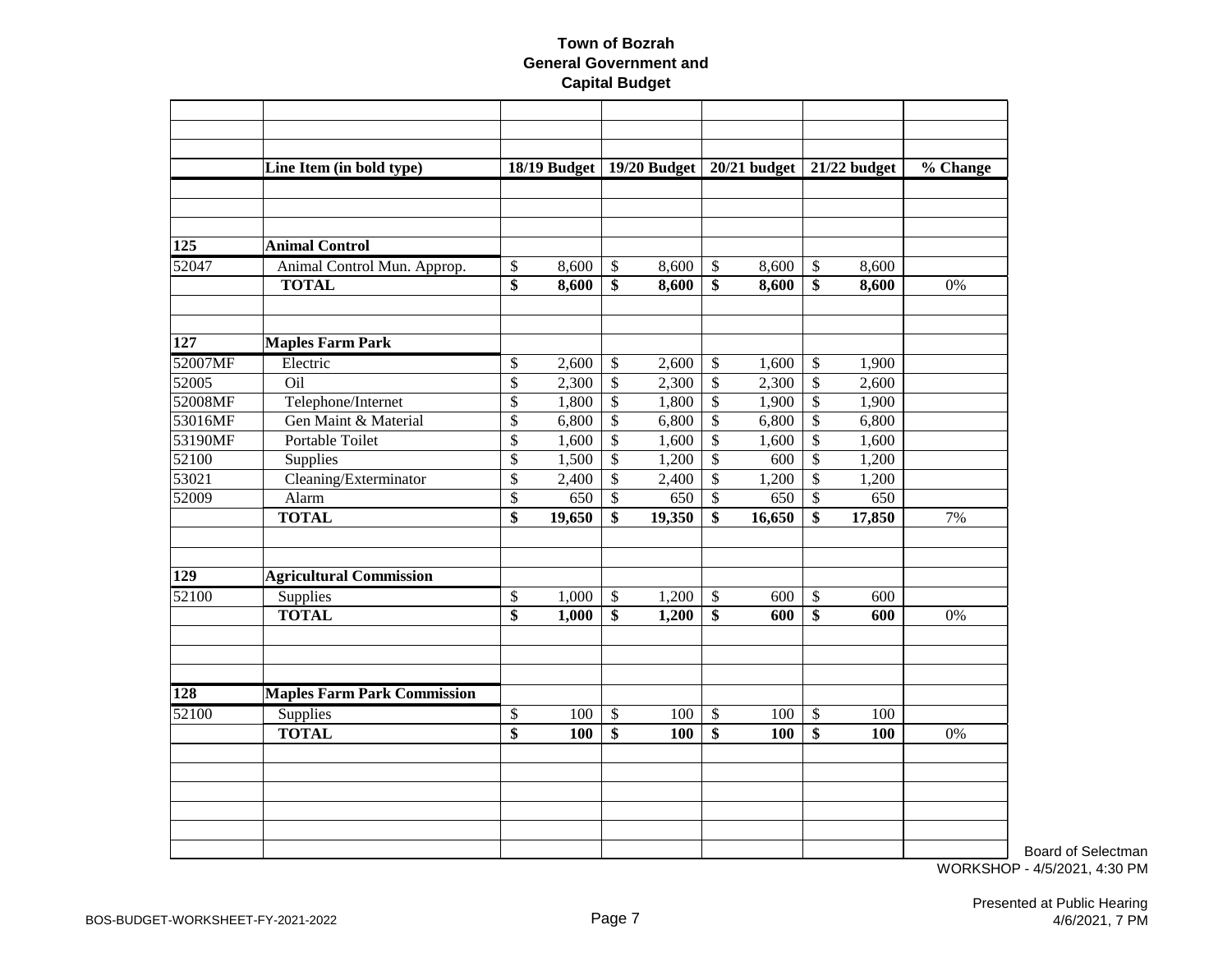|         | Line Item (in bold type)     |                          | 18/19 Budget |                           | 19/20 Budget |                           | 20/21 budget |                           | 21/22 budget | % Change |
|---------|------------------------------|--------------------------|--------------|---------------------------|--------------|---------------------------|--------------|---------------------------|--------------|----------|
|         |                              |                          |              |                           |              |                           |              |                           |              |          |
| 130     | <b>General Highway</b>       |                          |              |                           |              |                           |              |                           |              |          |
| 51019   | Salaries                     | \$                       | 237,897      | \$                        | 245,034      | \$                        | 245,034      | \$                        | 254,835      |          |
| 51021   | <b>DPW</b> Foreman Stipend   | \$                       | 3,900        | \$                        | 3,900        | $\boldsymbol{\mathsf{S}}$ | 3,900        | $\boldsymbol{\mathsf{S}}$ | 5,200        |          |
| 51020   | <b>DPW</b> Overtime          | \$                       | 10,000       | \$                        | 10,000       | \$                        | 10,000       | \$                        | 10,000       |          |
| 52080   | <b>Snow Plow Contractor</b>  | \$                       | 1,000        | \$                        | 1,600        | \$                        | 1,000        | \$                        | 1,000        |          |
| 51023   | Seasonal Grounds Keepers (2) | \$                       | 8,500        | \$                        | 16,000       | \$                        | 16,000       | \$                        | 16,000       |          |
| 53006   | Supplies                     | \$                       | 5,500        | \$                        | 6,500        | \$                        | 6,500        | \$                        | 6,500        |          |
| 53081   | Sand                         | \$                       | 13,000       | \$                        | 13,000       | \$                        | 13,000       | \$                        | 14,000       |          |
| 53080   | Salt                         | \$                       | 25,000       | \$                        | 25,000       | \$                        | 25,000       | \$                        | 35,000       |          |
| 53055   | <b>Catch Basin Cleaning</b>  | \$                       | 7,000        | \$                        | 7,000        | \$                        | 7,000        | $\boldsymbol{\mathsf{S}}$ | 7,000        |          |
| 53054   | <b>Tree Trimming</b>         | \$                       | 2,000        | \$                        | 25,000       | \$                        | 35,000       | \$                        | 35,000       |          |
| 53007   | Signs                        | \$                       | 850          | \$                        | 850          | \$                        | 850          | \$                        | 850          |          |
| 53083   | <b>Verizon Phones</b>        | \$                       | 2,500        | \$                        | 2,500        | \$                        | 1,920        | \$                        | 1,920        |          |
| 53011   | Main. Veh & Equip            | \$                       | 20,000       | \$                        | 20,000       | \$                        | 22,000       | $\mathbb{S}$              | 30,000       |          |
| 53082   | <b>Asphalt Patch</b>         | \$                       | 3,000        | \$                        | 4,000        | \$                        | 4,000        | \$                        | 4,000        |          |
| 53087   | <b>Uniform Service</b>       | \$                       | 4,200        | \$                        | 4,500        | \$                        | 2,600        | \$                        | 2,600        |          |
|         | <b>TOTAL</b>                 | \$                       | 344,347      | \$                        | 384,884      | \$                        | 393,804      | \$                        | 423,905      | 7%       |
|         |                              |                          |              |                           |              |                           |              |                           |              |          |
|         |                              |                          |              |                           |              |                           |              |                           |              |          |
|         |                              |                          |              |                           |              |                           |              |                           |              |          |
| 134     | <b>DPW</b> Garage            |                          |              |                           |              |                           |              |                           |              |          |
| 52005PW | Fuel                         | \$                       | 3,500        | \$                        | 3,500        | \$                        | 3,500        | \$                        | 3,500        |          |
| 52006PW | Water                        | $\overline{\mathcal{S}}$ | 300          | \$                        | 300          | $\boldsymbol{\mathsf{S}}$ | 300          | \$                        | 300          |          |
| 52007PW | Electricity                  | \$                       | 2,200        | \$                        | 3,100        | \$                        | 3,100        | $\boldsymbol{\mathsf{S}}$ | 3,224        |          |
| 52008PW | Internet/Cable               | \$                       | 1,100        | \$                        | 1,500        | \$                        | 1,900        | \$                        | 1,900        |          |
| 53006PW | Supplies                     | \$                       | 1,200        | \$                        | 1,200        | \$                        | 1,350        | \$                        | 2,000        |          |
| 53195   | <b>Furnace Maint</b>         | \$                       | 500          | \$                        | 500          | \$                        | 500          | \$                        | 500          |          |
| 52010PW | <b>Trash Removal</b>         | \$                       | 600          | \$                        | 600          | \$                        | 720          | \$                        | 720          |          |
|         | <b>TOTAL</b>                 | \$                       | 9,400        | \$                        | 10,700       | \$                        | 11,370       | \$                        | 12,144       | 6%       |
|         |                              |                          |              |                           |              |                           |              |                           |              |          |
| 135     | <b>Town Vehicle Fuel</b>     |                          |              |                           |              |                           |              |                           |              |          |
| 53012   | Tank Test & Serv             | \$                       | 3,000        | \$                        | 3,000        | \$                        | 3,000        | \$                        | 3,000        |          |
| 53010   | Gas & Diesel Fuel            | \$                       | 42,000       | $\boldsymbol{\mathsf{S}}$ | 42,000       | \$                        | 42,000       | $\mathcal{S}$             | 52,000       |          |
|         | <b>TOTAL</b>                 | \$                       | 45,000       | \$                        | 45,000       | \$                        | 45,000       | \$                        | 55,000       | 18%      |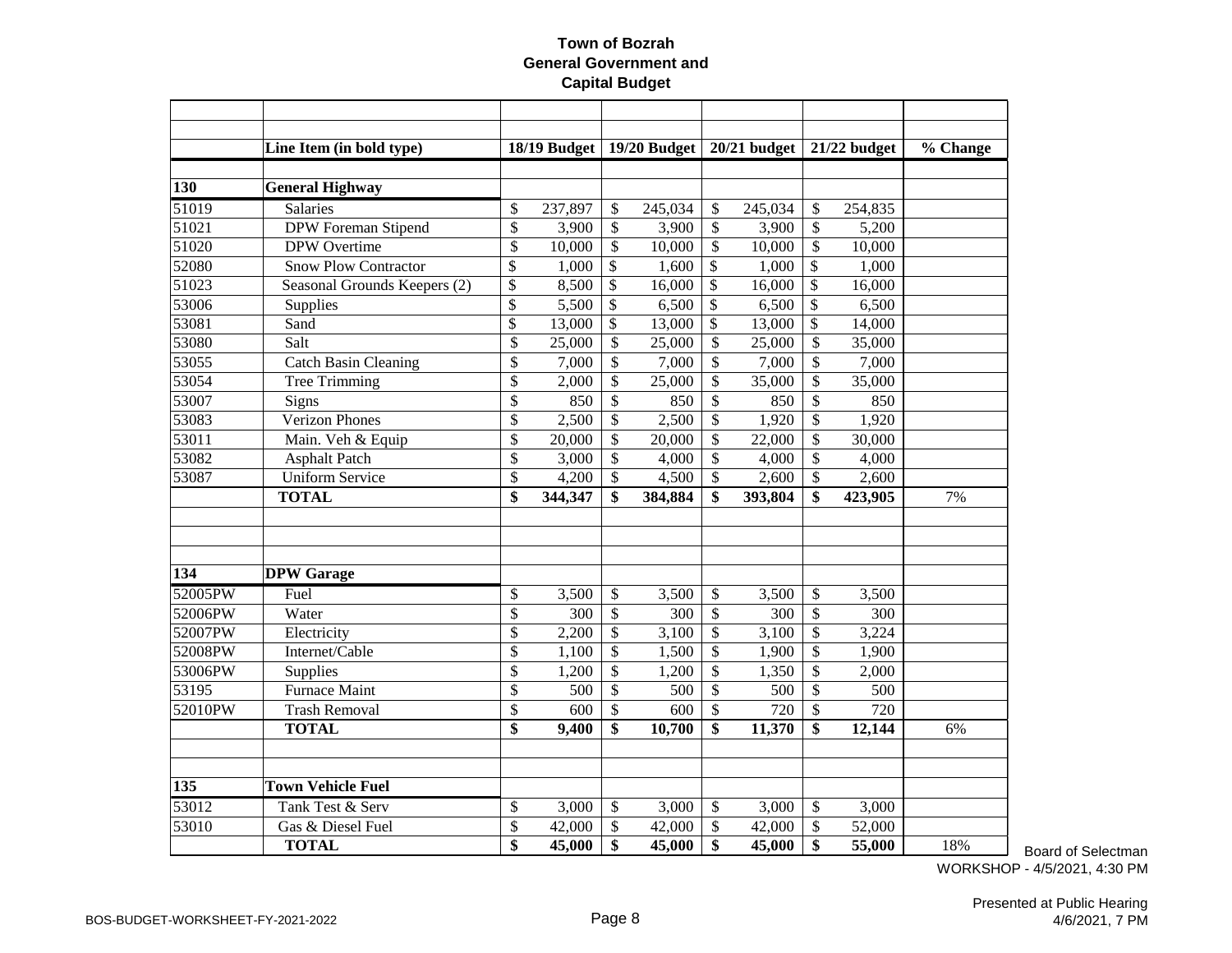|         | Line Item (in bold type)         | 18/19 Budget |                           | 19/20 Budget |                           | $20/21$ budget |                           | 21/22 budget | % Change |
|---------|----------------------------------|--------------|---------------------------|--------------|---------------------------|----------------|---------------------------|--------------|----------|
|         |                                  |              |                           |              |                           |                |                           |              |          |
| 136     | <b>Street Lighting</b>           |              |                           |              |                           |                |                           |              |          |
| 52042   | <b>Street Lights</b>             | \$<br>7,500  | $\sqrt[6]{\frac{1}{2}}$   | 6,000        | $\mathcal{S}$             | 6,000          | $\mathcal{S}$             | 6,000        |          |
|         | <b>TOTAL</b>                     | \$<br>7,500  | \$                        | 6,000        | \$                        | 6,000          | \$                        | 6,000        | 0%       |
|         |                                  |              |                           |              |                           |                |                           |              |          |
| 137     | <b>Transfer Site</b>             |              |                           |              |                           |                |                           |              |          |
| 51022   | <b>Attendants</b>                | \$<br>22,600 | \$                        | 23,956       | \$                        | 23,956         | \$                        | 27,000       |          |
| 52028   | <b>Equipment Rental</b>          | \$<br>6,800  | \$                        | 7,000        | \$                        | 7,250          | \$                        | 7,250        |          |
| 52030   | <b>Tipping Fees Trash</b>        | \$<br>13,200 | $\boldsymbol{\mathsf{S}}$ | 13,200       | $\mathcal{S}$             | 13,500         | \$                        | 13,500       |          |
| 52029   | <b>Bulky Waste Tip Fees</b>      | \$<br>14,500 | \$                        | 12,500       | $\mathcal{S}$             | 12,750         | $\overline{\$}$           | 12,750       |          |
| 52032   | <b>Hauling Fees</b>              | \$<br>8,500  | \$                        | 8,500        | \$                        | 8,500          | \$                        | 8,500        |          |
| 52033   | SCRRRA/Safety-Kleen              | \$<br>1,500  | \$                        | 3,000        | $\mathcal{S}$             | 3,000          | \$                        | 3,000        |          |
| 53085   | Site Improvements                | \$<br>2,000  | \$                        | 2,000        | $\mathcal{S}$             | 2,000          | \$                        | 2,000        |          |
| 53190   | Portable Toilet                  | \$<br>1,600  | $\boldsymbol{\mathsf{S}}$ | 1,600        | $\mathcal{S}$             | 1,600          | $\mathcal{S}$             | 1,600        |          |
| 52007TS | Electricity/Telephone            | \$<br>1,200  | \$                        | 1,200        | $\boldsymbol{\mathsf{S}}$ | 2,000          | \$                        | 2,000        |          |
| 53086   | <b>PAYT Bags</b>                 | \$           | \$                        |              | \$                        |                | $\mathcal{S}$             | 2,700        |          |
|         | <b>TOTAL</b>                     | \$<br>71,900 | \$                        | 72,956       | \$                        | 74,556         | \$                        | 80,300       | 7%       |
|         |                                  |              |                           |              |                           |                |                           |              |          |
|         |                                  |              |                           |              |                           |                |                           |              |          |
| 147     | Welfare                          |              |                           |              |                           |                |                           |              |          |
| 53050   | General Assistance               | \$<br>1,000  | $\boldsymbol{\mathsf{S}}$ | 2,500        | $\boldsymbol{\mathsf{S}}$ | 1,000          | $\boldsymbol{\mathsf{S}}$ | 1,000        |          |
|         | <b>TOTAL</b>                     | \$<br>1,000  | \$                        | 2,500        | \$                        | 1,000          | $\mathbf{\$}$             | 1,000        | 0%       |
|         |                                  |              |                           |              |                           |                |                           |              |          |
| 150     | Library                          |              |                           |              |                           |                |                           |              |          |
| 53020LB | <b>Library Operating Expense</b> | \$<br>8,500  | $\boldsymbol{\mathsf{S}}$ | 8,900        | $\mathcal{S}$             | $\sqrt{8,900}$ | $\boldsymbol{\mathsf{S}}$ | 8,900        |          |
|         | <b>TOTAL</b>                     | \$<br>8,500  | \$                        | 8,900        | \$                        | 8,900          | \$                        | 8,900        | 0%       |
|         |                                  |              |                           |              |                           |                |                           |              |          |
|         |                                  |              |                           |              |                           |                |                           |              |          |
|         |                                  |              |                           |              |                           |                |                           |              |          |
|         |                                  |              |                           |              |                           |                |                           |              |          |
|         |                                  |              |                           |              |                           |                |                           |              |          |
|         |                                  |              |                           |              |                           |                |                           |              |          |
|         |                                  |              |                           |              |                           |                |                           |              |          |
|         |                                  |              |                           |              |                           |                |                           |              |          |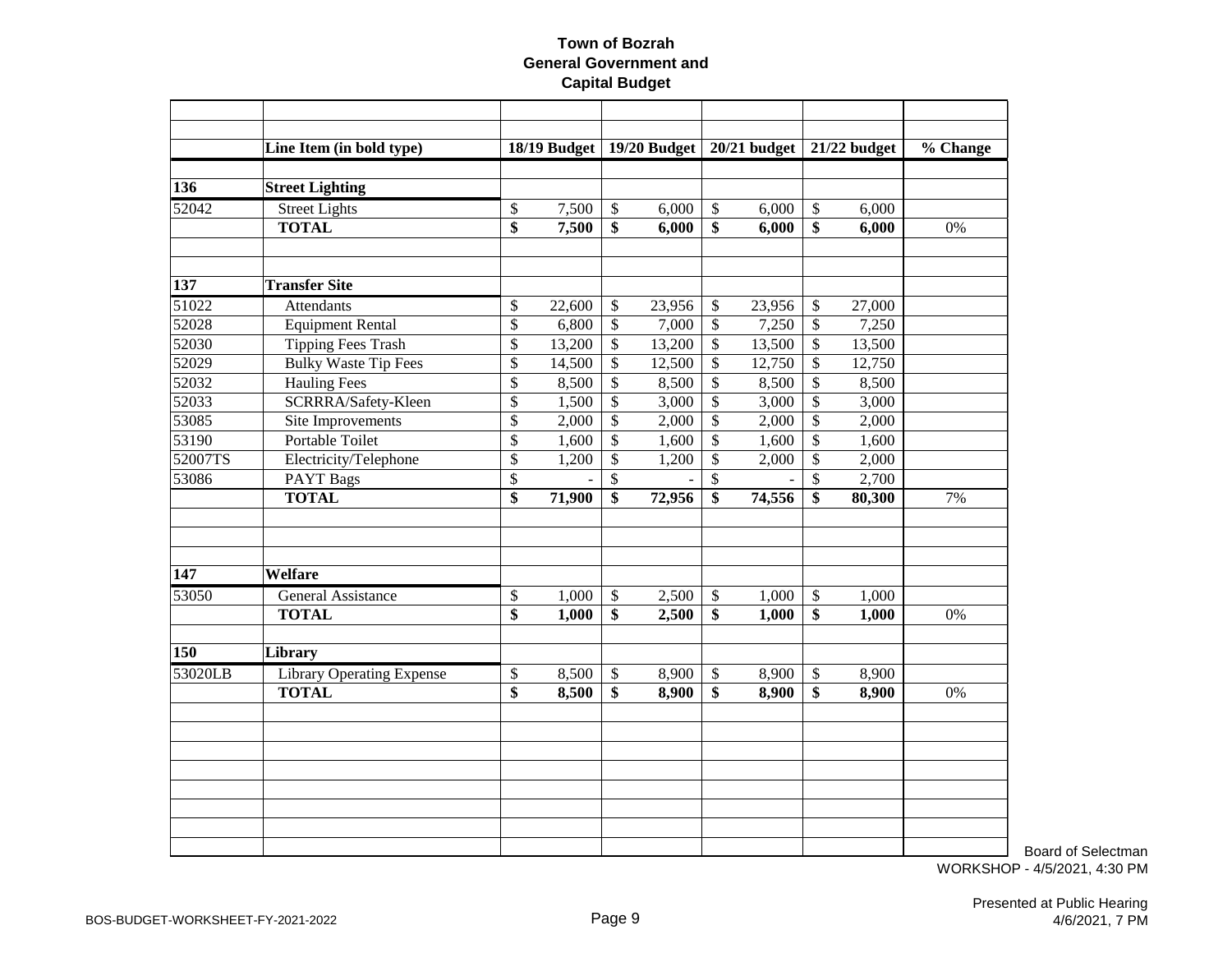|         | Line Item (in bold type)     |                          |                  |                           | 18/19 Budget   19/20 Budget |                 | $20/21$ budget   |                          | $21/22$ budget | % Change        |
|---------|------------------------------|--------------------------|------------------|---------------------------|-----------------------------|-----------------|------------------|--------------------------|----------------|-----------------|
|         |                              |                          |                  |                           |                             |                 |                  |                          |                |                 |
| 152     | <b>Recreation Commission</b> |                          |                  |                           |                             |                 |                  |                          |                |                 |
| 52007RC | Electric                     | \$                       | 360              | \$                        | 360                         | \$              | 360              | \$                       | 360            |                 |
| 52008RC | Telephone                    | $\overline{\$}$          |                  | $\boldsymbol{\mathsf{S}}$ | $\blacksquare$              | $\overline{\$}$ |                  | $\overline{\mathcal{S}}$ |                |                 |
| 53015   | <b>Equipment Maintenance</b> | \$                       | $\overline{400}$ | $\overline{\$}$           | $\overline{400}$            | $\overline{\$}$ | $\overline{400}$ | $\overline{\$}$          | 400            |                 |
| 53016RC | Gen Maint & Material         | $\overline{\$}$          | 2,000            | $\overline{\$}$           | 2,000                       | $\overline{\$}$ | 2,000            | $\overline{\$}$          | 2,000          |                 |
| 53017   | Rec Field Improvements       | \$                       | 2,000            | $\overline{\$}$           | 2,000                       | $\overline{\$}$ | 2,000            | $\overline{\mathcal{S}}$ | 2,000          |                 |
| 53190RC | <b>Portable Toilet</b>       | $\overline{\mathcal{S}}$ | 1,600            | $\overline{\$}$           | 1,600                       | $\overline{\$}$ | 1,600            | $\overline{\mathcal{S}}$ | 1,600          |                 |
| 54052   | <b>BB/SB</b> Supplies & Fees | \$                       | 500              | \$                        | 500                         | $\overline{\$}$ | $\overline{500}$ | \$                       | 500            |                 |
| 54053   | LL/SB Insurance              | $\overline{\$}$          | 1,000            | $\overline{\$}$           | 1,000                       | $\overline{\$}$ | 1,000            | $\overline{\$}$          | 1,000          |                 |
| 54054   | <b>BB/SB</b> Uniforms        | \$                       | 1,000            | \$                        | 1,000                       | \$              | 1,000            | \$                       | 1,000          |                 |
| 54055   | Basketball Fee & Supp        | $\overline{\$}$          | 400              | $\overline{\$}$           | 400                         | $\overline{\$}$ | 400              | $\overline{\$}$          | 400            |                 |
| 54056   | Soccer                       | \$                       | 300              | \$                        | 300                         | $\$\,$          | 300              | \$                       | 300            |                 |
| 54057   | Storytime                    | $\overline{\$}$          |                  |                           |                             |                 |                  |                          |                |                 |
| 54058   | Misc & New Activies          | \$                       | 1,000            | \$                        | 1,000                       | \$              | 500              | \$                       | 500            |                 |
| 52010RC | <b>Trash Pick-up Fees</b>    | \$                       | 600              | \$                        | 600                         | $\overline{\$}$ | 720              | \$                       | 720            |                 |
| 54161   | <b>Summer Program</b>        | \$                       | 3,000            | \$                        | 7,100                       | $\$\,$          | 6,000            | \$                       | 9,700          |                 |
| 54163   | <b>School Activities</b>     | \$                       | 500              | \$                        | 500                         | \$              |                  | \$                       |                |                 |
| 54164   | Umpires                      | \$                       | 1,000            | \$                        | 1,000                       | \$              | 1,000            | \$                       | 1,000          |                 |
| 54165   | Ice Rink Development         | \$                       |                  | $\mathcal{S}$             |                             | \$              |                  | $\mathcal{S}$            |                |                 |
|         | <b>TOTAL</b>                 | \$                       | 15,660           | \$                        | 19,760                      | $\overline{\$}$ | 17,780           | \$                       | 21,480         | 17%             |
|         |                              |                          |                  |                           |                             |                 |                  |                          |                |                 |
|         |                              |                          |                  |                           |                             |                 |                  |                          |                |                 |
|         |                              |                          |                  |                           |                             |                 |                  |                          |                |                 |
|         |                              |                          |                  |                           |                             |                 |                  |                          |                |                 |
|         |                              |                          |                  |                           |                             |                 |                  |                          |                |                 |
|         |                              |                          |                  |                           |                             |                 |                  |                          |                |                 |
|         |                              |                          |                  |                           |                             |                 |                  |                          |                | <b>WORKSHOF</b> |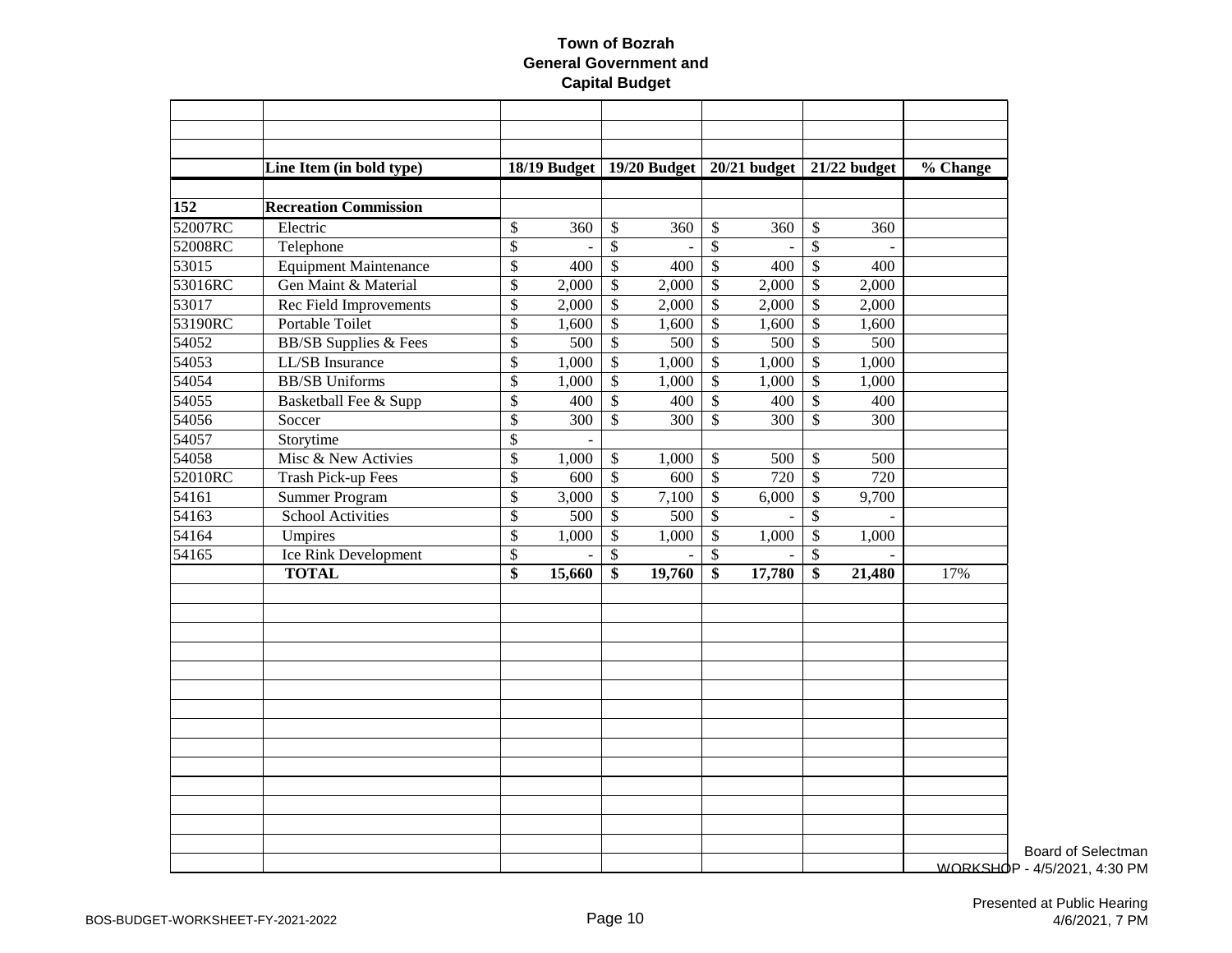|         | Line Item (in bold type)       |                           | 18/19 Budget |                          | 19/20 Budget     |                           | $20/21$ budget |                          | $21/22$ budget   | % Change       |
|---------|--------------------------------|---------------------------|--------------|--------------------------|------------------|---------------------------|----------------|--------------------------|------------------|----------------|
|         |                                |                           |              |                          |                  |                           |                |                          |                  |                |
| 154     | <b>Senior Citizens</b>         |                           |              |                          |                  |                           |                |                          |                  |                |
| 51040   | Senior Cordinator Salary       | \$                        | 3,605        | \$                       | 3,713            | \$                        | 3,713          | \$                       | 3,869            |                |
| 51041   | Meals Progran Co-ord Salary    | \$                        | 2,060        | $\overline{\$}$          | 2,122            | $\mathcal{S}$             | 2,122          | $\mathcal{S}$            | 2,184            |                |
| 51044   | <b>Municipal Agent Salary</b>  | $\boldsymbol{\mathsf{S}}$ | 3,857        | \$                       | 3,300            | $\mathcal{S}$             | 3,300          | $\mathcal{S}$            | 3,400            |                |
| 51054   | Training                       | $\overline{\$}$           | 100          | $\overline{\$}$          | 100              | $\mathcal{S}$             | 100            | \$                       | 100              |                |
| 52005SC | Fuel Oil                       | \$                        | 3,500        | \$                       | 3,000            | $\mathcal{S}$             | 3,000          | $\mathbb{S}$             | 3,000            |                |
| 52007SC | Electricity                    | \$                        | 2,300        | \$                       | 2,500            | \$                        | 2,500          | \$                       | 2,600            |                |
| 52008SC | Telephone/cable/internet       | \$                        | 2,100        | \$                       | 2,500            | \$                        | 780            | \$                       | 780              |                |
| 52010SC | Trash pick up                  | \$                        |              | \$                       |                  | \$                        |                | \$                       |                  |                |
| 52072   | <b>ECTC</b> Transportation     | $\mathcal{S}$             | 15,000       | \$                       | 15,000           | $\mathcal{S}$             | 15,000         | \$                       | 15,000           |                |
| 52100SC | Supplies                       | \$                        | 700          | \$                       | 700              | $\mathcal{S}$             | 700            | \$                       | 700              |                |
| 52105SC | Mileage                        | $\overline{\mathcal{S}}$  |              | $\overline{\mathbb{S}}$  |                  | $\overline{\mathcal{S}}$  |                | $\mathcal{S}$            | 150              |                |
| 53016SC | General Maintenance            | $\overline{\mathcal{S}}$  | 300          | $\overline{\mathcal{S}}$ | 300              | $\mathcal{S}$             | 300            | $\overline{\mathbb{S}}$  | 600              |                |
| 53021SC | <b>Custodial Service</b>       | \$                        | 1,950        | \$                       | 1,950            | $\mathcal{S}$             | 1,950          | \$                       | 1,950            |                |
|         | <b>TOTAL</b>                   | $\overline{\$}$           | 35,472       | \$                       | 35,185           | \$                        | 33,465         | \$                       | 34,333           | 3%             |
| 196     | Paychex                        |                           |              |                          |                  |                           |                |                          |                  |                |
| 6560    | <b>Payroll Service</b>         | \$                        | 5,000        | \$                       | 7,800            | \$                        | 7,800          | \$                       | 7,800            |                |
|         | Human Resource Service         | $\boldsymbol{\mathsf{S}}$ | 12,000       | \$                       | 2,500            | $\mathcal{S}$             | 2,500          | \$                       | 2,500            |                |
|         | <b>TOTAL</b>                   | \$                        | 17,000       | \$                       | 10,300           | \$                        | 10,300         | \$                       | 10,300           | 0%             |
|         |                                |                           |              |                          |                  |                           |                |                          |                  |                |
| 161     | <b>Political Subdivisions</b>  |                           |              |                          |                  |                           |                |                          |                  |                |
| 52200   | <b>Gardner Lake Authority</b>  | \$                        | 1,400        | \$                       | 2,400            | <sup>\$</sup>             | 2,500          | \$                       | 2,500            |                |
| 52201   | <b>TVCCA</b>                   | \$                        | 1,200        | \$                       | 1,200            | $\mathcal{S}$             | 1,200          | $\mathsf{\$}$            | 1,200            |                |
| 52202   | SE Council of Governments      | \$                        | 1,445        | \$                       | 1,445            | \$                        | 1,445          | \$                       | 1,445            |                |
| 52209   | <b>CCM</b>                     | \$                        | 1,650        | \$                       | 1,650            | $\boldsymbol{\mathsf{S}}$ | 1,650          | \$                       | 1,650            |                |
| 52210   | CT Council of Sm.Towns COST    | $\boldsymbol{\mathsf{S}}$ | 725          | \$                       | 725              | $\mathcal{S}$             | 725            | \$                       | 725              |                |
| 52211   | <b>SECTER</b>                  | $\overline{\mathcal{S}}$  | 930          | $\overline{\mathcal{S}}$ | 930              | $\overline{\mathcal{S}}$  | 930            | $\overline{\mathcal{S}}$ | 930              |                |
|         | <b>Gr Norwich Chamber Comm</b> | $\overline{\$}$           |              | \$                       | $\overline{250}$ | \$                        | 250            | \$                       | $\overline{250}$ |                |
|         | <b>TOTAL</b>                   | \$                        | 7,350        | \$                       | 8,600            | \$                        | 8,700          | \$                       | 8,700            | 0%             |
|         |                                |                           |              |                          |                  |                           |                |                          |                  |                |
|         |                                |                           |              |                          |                  |                           |                |                          |                  |                |
|         |                                |                           |              |                          |                  |                           |                |                          |                  | <b>WORKSHY</b> |

Board of Selectman  $\Phi$ P - 4/5/2021, 4:30 PM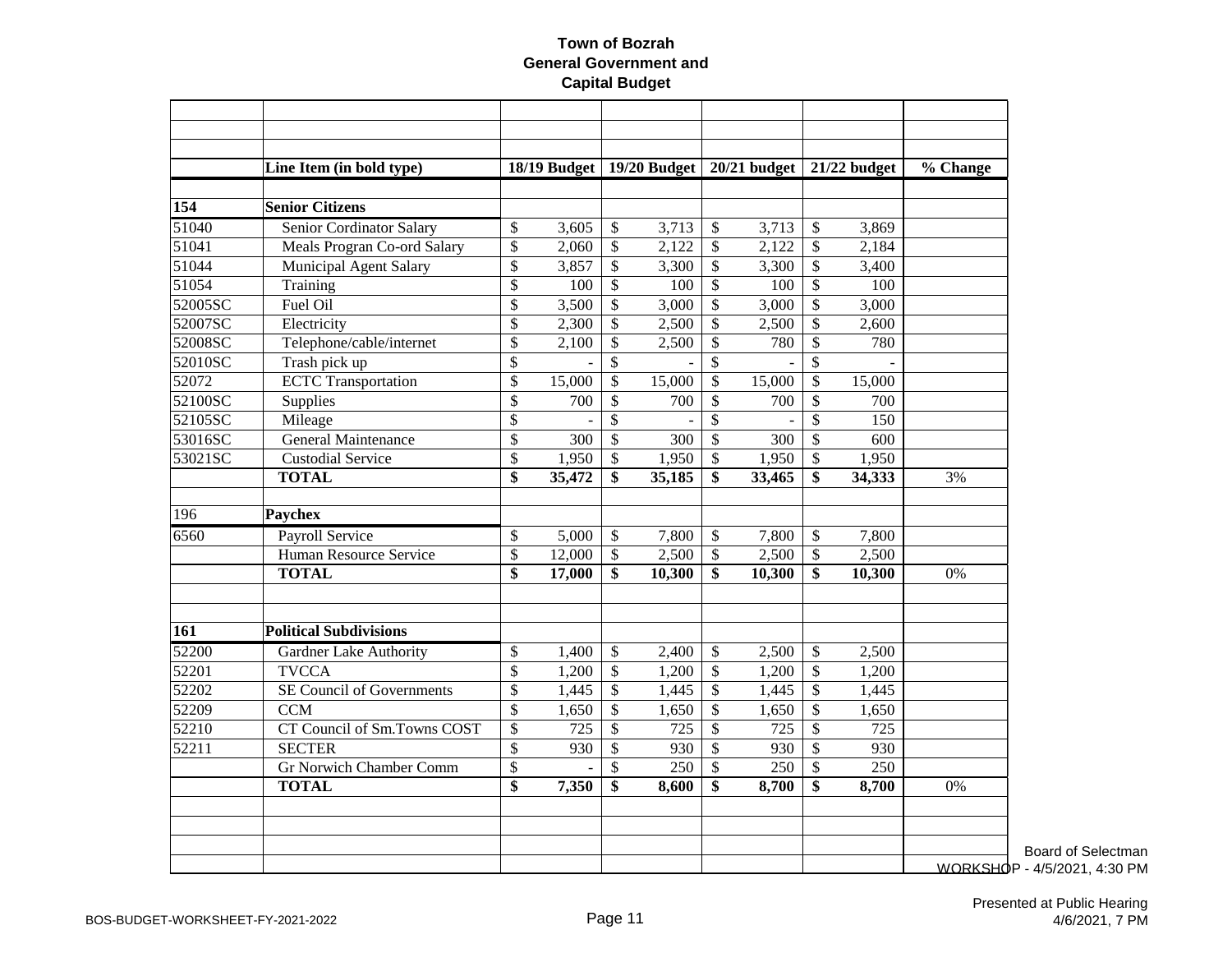|       | Line Item (in bold type)          |                          | 18/19 Budget |                          | 19/20 Budget             |                 | $20/21$ budget           |                 | 21/22 budget   | % Change |
|-------|-----------------------------------|--------------------------|--------------|--------------------------|--------------------------|-----------------|--------------------------|-----------------|----------------|----------|
|       |                                   |                          |              |                          |                          |                 |                          |                 |                |          |
| 190   | <b>Gen Gov Capital Projects</b>   |                          |              |                          |                          |                 |                          |                 |                |          |
| 52081 | Overlay Town Road                 | \$                       | 165,000      | \$                       | 165,000                  | \$              | 165,000                  | \$              | 165,000        |          |
| 52083 | <b>Drainage Projects</b>          | \$                       | 15,000       | \$                       | 15,000                   | \$              | 15,000                   | \$              | 18,000         |          |
| 53088 | <b>Renovation Bonds Principle</b> | \$                       | 320,000      | \$                       | 320,000                  | \$              | 320,000                  | \$              | 99,932         |          |
| 53089 | <b>Renovation Bonds Interest</b>  | \$                       | 86,940       | \$                       | 74,060                   | \$              | 61,180                   | \$              | 36,851         |          |
| 52090 | Utilities Payment Principle       |                          |              |                          |                          | \$              | 85,000                   | \$              | 170,000        |          |
| 52091 | <b>Utilities Payment Interest</b> |                          |              | \$                       | 31,163                   | \$              | 54,740                   | \$              | 50,635         |          |
| 54060 | Fire Dept Capital Equipment       | \$                       | 142,934      | \$                       | 10,000                   | \$              | 25,000                   | \$              | 25,000         |          |
| 54062 | <b>Used Plow Trucks-2017</b>      | \$                       |              | \$                       |                          |                 |                          |                 |                |          |
| 54067 | Town Wide Guide Rail              | $\overline{\$}$          | 15,000       | \$                       | 20,000                   | \$              | 15,000                   | \$              | 15,000         |          |
| 54069 | <b>School Emergency Generator</b> | \$                       | 2,498        | \$                       | 2,500                    | \$              | 2,500                    | \$              | 2,500          |          |
| 54065 | <b>DPW</b> Equipment              | $\overline{\$}$          | 125,000      | \$                       | 35,000                   | \$              | 10,000                   | \$              | 20,000         |          |
| 55003 | Farm Land Preservation Fund       | \$                       |              | \$                       |                          | \$              | 1                        | \$              | 1              |          |
| 55006 | <b>Repairs Senior Center</b>      | $\overline{\mathcal{S}}$ | 2,500        | \$                       | 8,500                    | \$              | $\overline{a}$           | \$              | 3,500          |          |
| 55007 | Sewer Project/EIE                 | \$                       |              | \$                       | 100,000                  | \$              | 40,000                   | \$              |                |          |
| 55009 | IT Capital                        | \$                       | 15,000       | \$                       | 15,000                   | \$              | 5,000                    | \$              | 5,000          |          |
| 55010 | RFP Des/Engr Soccer Field         | \$                       |              | \$                       |                          |                 |                          |                 |                |          |
| 55017 | DPW Pole Barn/Dog Pound Renov     | \$                       |              | \$                       | 35,000                   | $\mathbb{S}$    | $\overline{\phantom{a}}$ | \$              | 50,000         |          |
| 55012 | Rt. 82 Water Design-Village SWalk | \$                       | 35,000       | $\mathbb{S}$             | $\blacksquare$           |                 |                          | \$              | 10,000         |          |
| 55013 | <b>Transfer Site Repairs</b>      | \$                       |              | \$                       | $\overline{\phantom{a}}$ | \$              |                          | \$              | 40,000         |          |
| 55014 | <b>STEAP Pass Through</b>         | \$                       | 250,000      | $\mathbb{S}$             |                          |                 |                          |                 |                |          |
| 55015 | <b>Diesel Emission Grant</b>      | $\mathcal{S}$            | 221,328      | \$                       |                          |                 |                          |                 |                |          |
| 55016 | DPW Truck Finance (Freightliner)  |                          |              | \$                       | 30,925                   | \$              | 30,925                   | \$              | 30,925         |          |
|       |                                   |                          |              |                          |                          |                 |                          |                 |                |          |
|       | <b>TOTAL</b>                      | \$                       | 1,396,201    | \$                       | 862,149                  | \$              | 829,346                  | \$              | 742,344        | $-12%$   |
|       |                                   |                          |              |                          |                          |                 |                          |                 |                |          |
|       |                                   |                          |              |                          |                          |                 |                          |                 |                |          |
| 195   | <b>BD</b> of ED Capital Projects  |                          |              |                          |                          |                 |                          |                 |                |          |
| 56004 | Roof Replacement Project          | \$                       | 1,450,000    | \$                       |                          |                 |                          |                 |                |          |
| 56119 | <b>UST</b> replacement            |                          |              | $\overline{\mathcal{S}}$ | 5,500                    | $\overline{\$}$ | 165,000                  | $\overline{\$}$ | 150,000        |          |
|       | <b>TOTAL</b>                      | \$                       | 1,450,000    | \$                       | 5,500                    | \$              | $\overline{a}$           | \$              | $\blacksquare$ |          |
|       |                                   |                          |              |                          |                          |                 |                          |                 |                |          |
|       |                                   |                          |              |                          |                          |                 |                          |                 |                | بمتحصيت  |